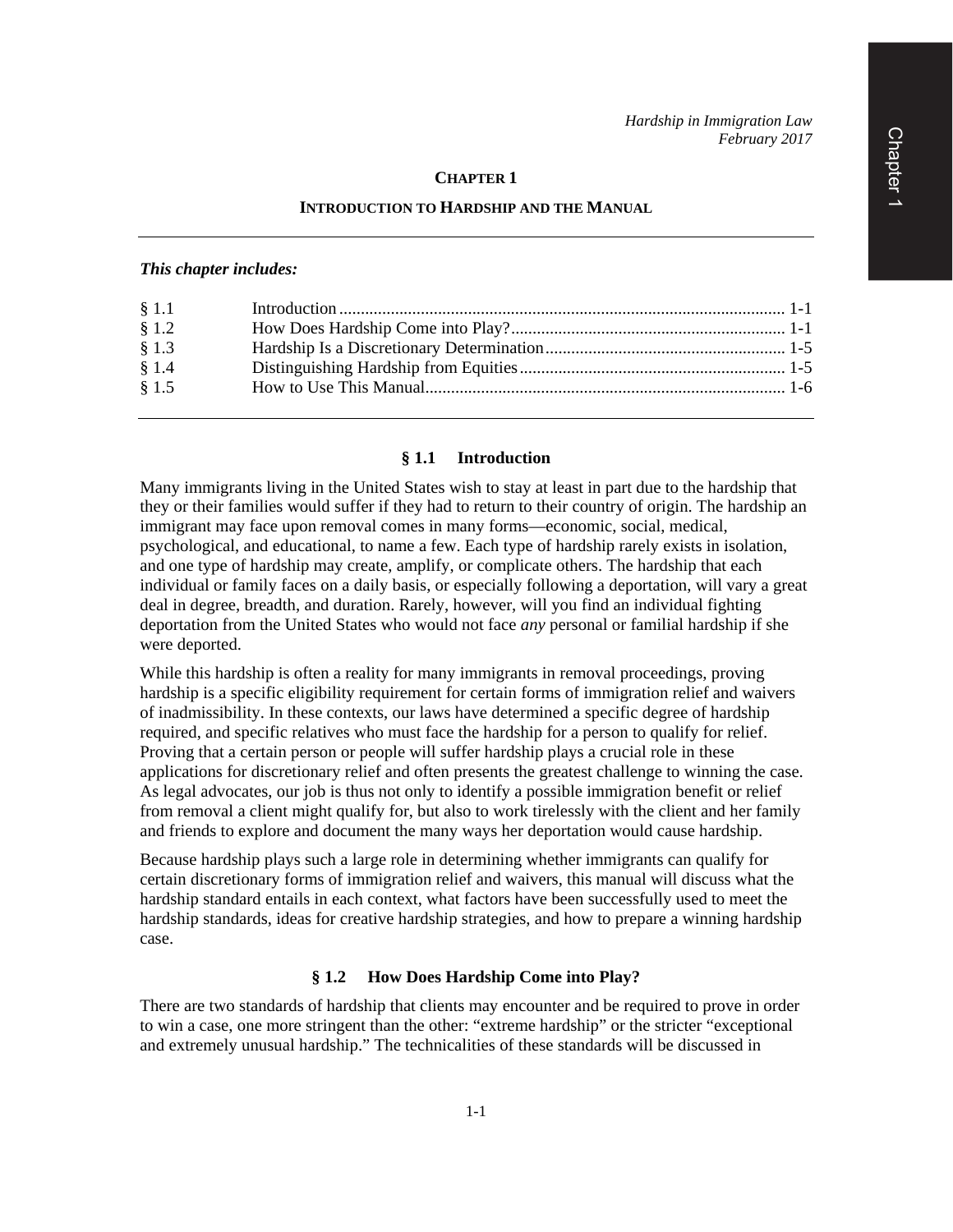*Immigrant Legal Resource Center February 2017*

greater detail in **Chapter 2**. However, to understand better the hardship standards and how to apply them, it is helpful to look at where they appear in immigration law and how they evolved.

The requirement to prove hardship has historically appeared in various contexts in the Immigration and Nationality Act (INA). Proving "extreme hardship" was (and still is) required for several waivers of inadmissibility. The former INA  $\S$  244(a) also provided a form of discretionary relief called suspension of deportation for a noncitizen who, among other criteria, could show that her deportation would result in "extreme hardship" to herself and/or to her U.S. citizen or Lawful Permanent Resident (LPR) spouse, parent(s), or child(ren). There has never been a definition of what "extreme hardship" entailed for the waivers or for suspension of deportation. Until recently, our understanding of the term was primarily developed through case law, as the BIA and federal courts have developed a long list of factors that are relevant to a showing of extreme hardship. In November of 2014, former President Obama directed the U.S. Citizenship and Immigration Services (USCIS) to issue guidance clarifying the "extreme hardship" standard.<sup>[1](#page-1-0)</sup> Two years later, USCIS issued seven chapters of guidance on extreme hardship, providing information and examples on hardship factors and considerations.[2](#page-1-1)

The INA also has a stricter standard, "exceptional and extremely unusual hardship," which was required for suspension of deportation applicants who had committed certain crimes. See old INA § 244(a)(2). This stricter standard became more widespread after Congress passed the Illegal Immigration Reform and Immigrant Responsibility Act (IIRIRA) in 1996. IIRIRA effectively replaced suspension of deportation with "Cancellation of Removal for Certain Nonpermanent Residents" (non-LPR cancellation) under INA § 240A(b). One important difference, however, was the application of this heightened hardship standard to all cancellation applicants, not just those who have committed certain crimes. In addition to demanding a higher showing of hardship, non-LPR cancellation also narrowed *whose* hardship matters. An applicant for this form of relief must establish that her removal would result in exceptional and extremely unusual hardship to her U.S. citizen or LPR spouse, child(ren), or parent(s). Hardship to the applicant herself is technically irrelevant, although, as we will discuss in **Chapter 3**, a creative advocate will explore how hardship to the applicant would, by proxy, cause hardship to her qualifying relative(s).

Nevertheless, the more generous "extreme hardship" standard still exists for many forms of relief. Extreme hardship is the standard applied to several waivers of inadmissibility, including those made under INA §§ 212(h), 212(i), and 212(a)(9)(B)(v) (the much-used waiver for unlawful presence), and in applications for the extreme hardship waiver to remove the conditional basis of permanent residence under INA  $\S 216(c)(4)$ . In waivers for inadmissibility, we only see a stricter standard of hardship in one context: waivers for crimes. Where the applicant is asking to waive violent or dangerous crimes, the courts have required the stricter exceptional and extremely unusual hardship standard.[3](#page-1-2) The hardship standards as applied to waiver applications will be discussed further in **Chapter 4**.

 $\overline{\phantom{a}}$ 

<span id="page-1-0"></span><sup>1</sup> DHS, *Expansion of the Provisional Waiver Program* (Nov. 20, 2014), available at [www.dhs.gov/sites/default/files/publications/14\\_1120\\_memo\\_i601a\\_waiver.pdf.](http://www.dhs.gov/sites/default/files/publications/14_1120_memo_i601a_waiver.pdf)

<span id="page-1-1"></span><sup>2</sup> 9 USCIS-PM B.

<span id="page-1-2"></span><sup>3</sup> See *Matter of Jean*, 23 I&N Dec. 373 (A.G. 2002).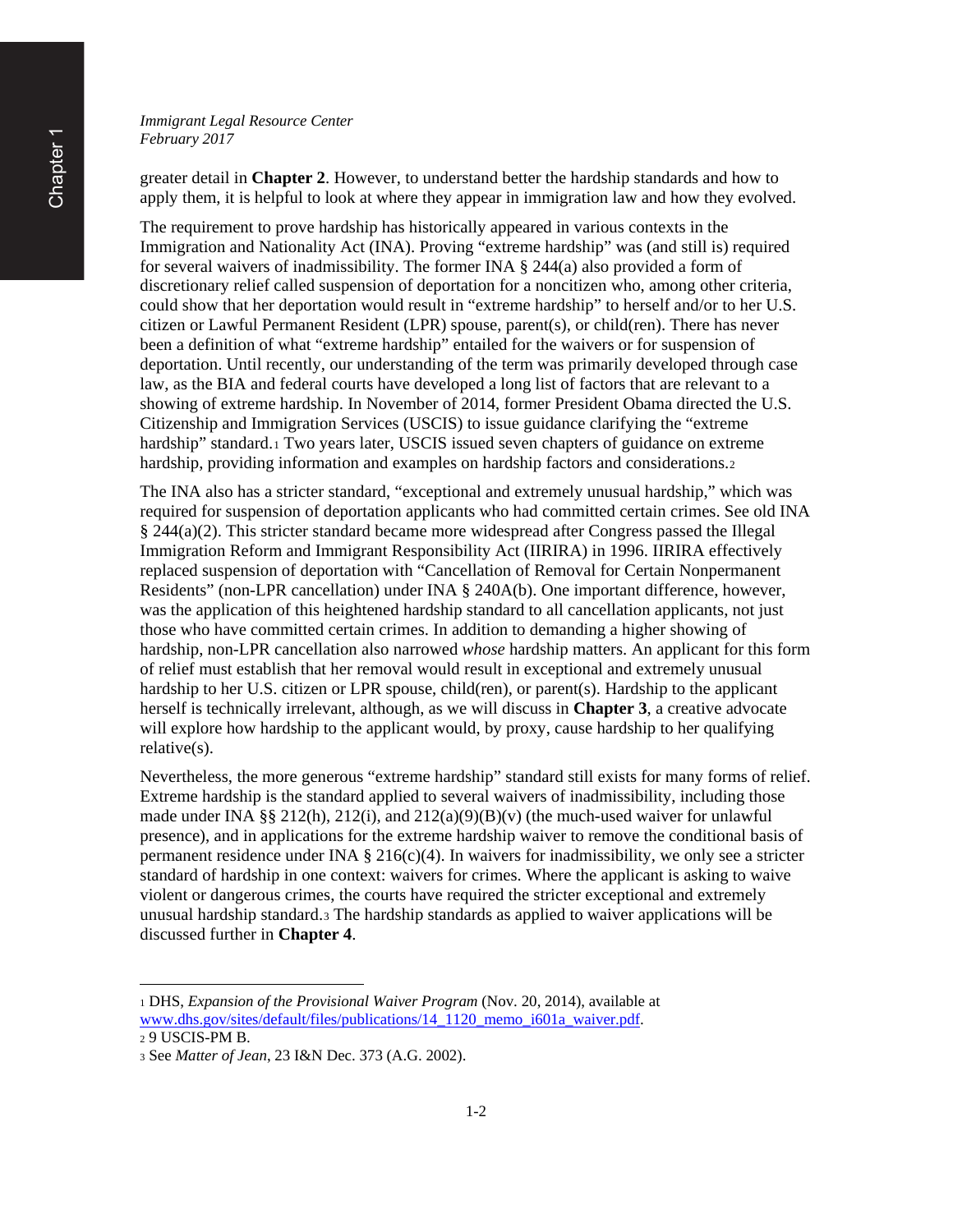Extreme hardship is also the standard used in certain other forms of relief from removal involving hardship, including Cancellation of Removal for Battered Spouses or Children under the Violence Against Women Act (VAWA) (INA § 240A(b)(2)). In VAWA cancellation, the applicant must show extreme hardship to herself, her child, or a parent. Like suspension of deportation and waivers, Cancellation of Removal under the Nicaraguan Adjustment and Central American Relief Act (NACARA) for Guatemalans, Salvadorans, and nationals of former Soviet Bloc countries has two different hardship standards: Extreme hardship is the standard for general NACARA cancellation and suspension cases, but where the applicant has committed certain crimes, the stricter exceptional and extremely unusual hardship standard applies. In NACARA cancellation, the court can consider hardship to the applicant or her U.S. citizen or LPR spouse, child, or parent. VAWA cancellation and NACARA cancellation will be discussed further in **Chapter 3**.

Finally, a few suspension of deportation cases remain pending for individuals who were placed in deportation proceedings before April 1, 1997. In these cases, the original extreme hardship standard still applies.

Note that the T nonimmigrant visa for victims of human trafficking and the U nonimmigrant process for petitioning for certain qualifying relatives are additional benefits in the INA that require a showing of hardship. An applicant for a T visa is required to show that he or she "would suffer extreme hardship involving unusual and severe harm upon removal."[4](#page-2-0) Hardship for purposes of the T visa is a unique analysis involving specific factors outlined in the regulations pertaining to T visas and falls outside the scope of this manual. If you are handling a T visa case or are interested in learning more about this benefit, please see ILRC's manual, *Representing Survivors of Human Trafficking*.

A U nonimmigrant holder who has adjusted status can petition for certain qualifying family members to obtain lawful permanent residence if she can prove, among other criteria, that either the qualifying family member or the principal U nonimmigrant would suffer extreme hardship if the qualifying family member is not allowed to remain in or join the principal in the United States.[5](#page-2-1) Hardship for purposes of this process is outlined in the U nonimmigrant status regulations, which list specific factors to consider. Because these factors are unique to the U nonimmigrant status process, a discussion of extreme hardship in this context is beyond the scope of this manual. For more information on applying for certain qualifying members at the U adjustment stage, please see ILRC's manual, *The U Visa: Obtaining Status for Immigrant Victims of Crime*.

As a quick reference, please see the chart below on what hardship standard applies, and to whom, for most types of relief and waivers requiring hardship:

l

<span id="page-2-0"></span><sup>4</sup> 8 CFR § 214.11(i)(1).

<span id="page-2-1"></span><sup>5</sup> INA § 245(m)(3); 8 CFR § 245.24(h)(1)(iv); USCIS, Form I-929 Instructions, p. 3, available at [www.uscis.gov/sites/default/files/files/form/i-929instr.pdf.](http://www.uscis.gov/sites/default/files/files/form/i-929instr.pdf)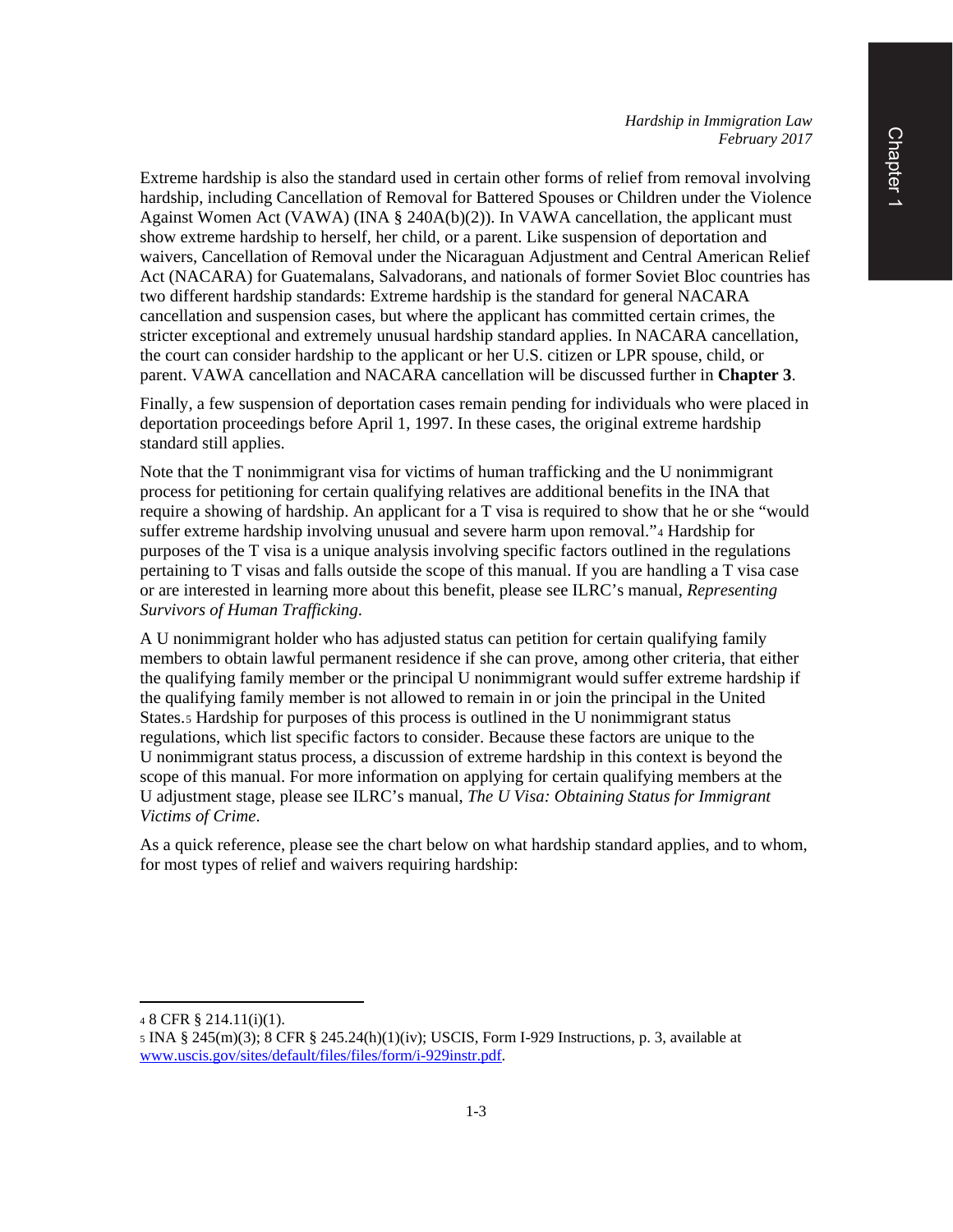# *Immigrant Legal Resource Center February 2017*

| <b>Form of Relief</b>                                                                     | <b>Source</b>                                                                                                                  | <b>Hardship Standard</b>                    | <b>Whose Hardship</b><br><b>Qualifies?</b>                          |
|-------------------------------------------------------------------------------------------|--------------------------------------------------------------------------------------------------------------------------------|---------------------------------------------|---------------------------------------------------------------------|
| <b>Suspension of Deportation</b>                                                          | Old INA $\S$ 244(a)                                                                                                            | Extreme                                     | Applicant or USC or LPR<br>Spouse, Parent, or Child of<br>Applicant |
| <b>Suspension of Deportation</b><br>for cases involving certain<br>crimes                 | Old INA $\S$ 244(a)(2)                                                                                                         | Exceptional and<br><b>Extremely Unusual</b> | Applicant or USC or LPR<br>Spouse, Parent, or Child of<br>Applicant |
| <b>Non-LPR Cancellation</b>                                                               | INA § 240A(b)                                                                                                                  | Exceptional and<br><b>Extremely Unusual</b> | USC or LPR Spouse,<br>Parent, or Child of<br>Applicant              |
| <b>VAWA</b> Cancellation                                                                  | INA $\S$ 240A(b)(2)                                                                                                            | Extreme                                     | Applicant or Parent or<br>Child of Applicant                        |
| <b>NACARA</b> Cancellation /<br><b>NACARA</b> Suspension                                  | NACARA;6 8 CFR<br>§§ 240.61-240.66                                                                                             | Extreme                                     | Applicant or USC or LPR<br>Spouse, Parent, or Child of<br>Applicant |
| <b>NACARA</b> Cancellation /<br>NACARA Suspension in<br>cases involving certain<br>crimes | NACARA; 8 CFR<br>§ 240.66(c)                                                                                                   | Exceptional and<br><b>Extremely Unusual</b> | Applicant or USC or LPR<br>Spouse, Parent, or Child of<br>Applicant |
| 212(h) waiver                                                                             | INA § 212(h)                                                                                                                   | Extreme                                     | USC or LPR Spouse,<br>Parent, Son or Daughter of<br>Applicant       |
| Waivers in cases involving<br>violent or dangerous crimes                                 | INA § 212(h); 8 CFR<br>§ 212.7(d); INA<br>§ 209(c); 8 CFR<br>§ 212.17(b)(2); Matter<br>of Jean, 23 I&N Dec.<br>373 (A.G. 2002) | Exceptional and<br><b>Extremely Unusual</b> | USC or LPR Spouse,<br>Parent, Son or Daughter of<br>Applicant       |
| 212(i)                                                                                    | INA § 212(i)                                                                                                                   | Extreme                                     | USC or LPR Spouse or<br>Parent                                      |
| 212(i) for VAWA self-<br>petitioners                                                      | INA § 212(i)                                                                                                                   | Extreme                                     | Applicant or LPR, USC or<br>"qualified alien" parent or<br>child7   |
| 212(a)(9)(B)(v)                                                                           | INA § $212(a)(9)(B)(v)$                                                                                                        | Extreme                                     | USC or LPR Spouse or<br>Parent                                      |
| Waiver to remove<br>conditions on residence                                               | INA $§ 216(c)(4)$                                                                                                              | Extreme                                     | Applicant                                                           |

<sup>6</sup> Pub. L. No. 105-100, 111 Stat. 2160 (Nov. 19, 1997).

 $\overline{\phantom{a}}$ 

<span id="page-3-1"></span><span id="page-3-0"></span><sup>7</sup> The "qualified alien" listed under this section of INA § 212(i) also refers to someone who is: an asylee or refugee; a person paroled into the country for at least one year; an immigrant granted withholding of deportation or removal; an immigrant granted conditional entry under INA § 203(a)(7) as it existed prior to April 1, 1980; and Cuban and Haitian entrants. 8 USC § 1641(b).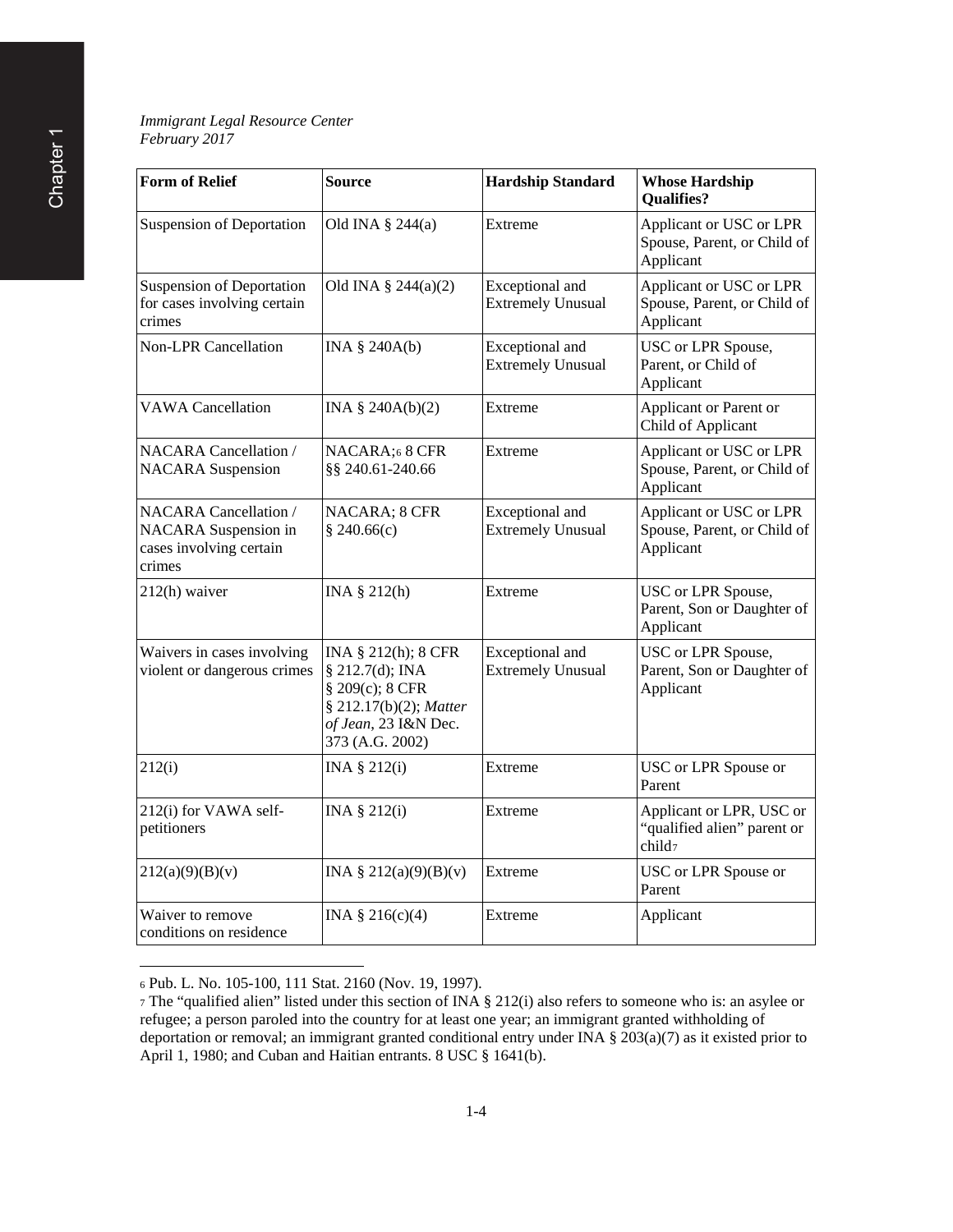Whether applying the "exceptional and extremely unusual hardship" standard or the "extreme hardship" standard, the factors to be considered in evaluating the case remain the same. This manual will focus on explaining the hardship standards and how they are applied to specific forms of immigration relief and waivers. Many waivers and forms of relief in the INA do not require a showing of hardship and fall outside the scope of this manual. For example, cancellation of removal for Lawful Permanent Residents (also known as "LPR cancellation") under INA § 240A(a) does not require a showing of hardship. Best practice, however, is to bring up hardship whenever it can help a case, even if it is not an explicit requirement. The factors that are discussed throughout the manual can thus be helpful in strengthening many additional types of discretionary immigration relief, such as LPR cancellation of removal, U visas, and requests for prosecutorial discretion.

# **§ 1.3 Hardship Is a Discretionary Determination**

Showing that a client has met the requisite hardship standard is difficult not only because "hardship" is not defined, but also because the hardship determination is a discretionary one. This means that the adjudicator has a lot of freedom when deciding whether a particular situation constitutes hardship. Moreover, discretionary decisions are unreviewable by federal courts, meaning that the hardship determinations by the immigration court and Board of Immigration Appeals (BIA) cannot be appealed to the federal appellate courts.[8](#page-4-0)

Because the hardship determination ultimately hinges on the individual opinion of the adjudicator when looking at the specific factors of a particular case, it is hard for practitioners to feel confident when assessing a client's case. Indeed, a level of caution is important. Representatives should be very careful when discussing hardship with their clients and make sure to emphasize that no matter how strong the case may appear, at the end of the day, the adjudicator will decide whether the factors in the case are sufficient. There is no bright line rule, and no particular outcome can be guaranteed.

# **§ 1.4 Distinguishing Hardship from Equities**

Some forms of immigration relief require the adjudicator to balance positive equities against negative equities when deciding whether to grant a person relief, while other forms of immigration relief require the applicant to demonstrate hardship. It is important to understand the distinction between hardship and equities and not to confuse the two. Demonstrating hardship is a specific statutory requirement for certain forms of relief, which involves an evaluation of how certain family members would suffer if the applicant were removed. Equities are aspects of a person's life, such as the length of time living in the United States, employment records, criminal history, community involvement, and other positive or negative factors that the adjudicator can consider when making a discretionary determination.

Showing that a person has many positive equities will not satisfy a hardship requirement, and showing hardship may not be sufficient to outweigh negative equities. For instance, the courts have found that LPR cancellation requires a balancing of positive equities against negative equities. A representative preparing a client for a case like this that hinges on a positive balance

 $\overline{\phantom{a}}$ 

<span id="page-4-0"></span><sup>8</sup> 8 USC § 1252(a)(2)(B)(i).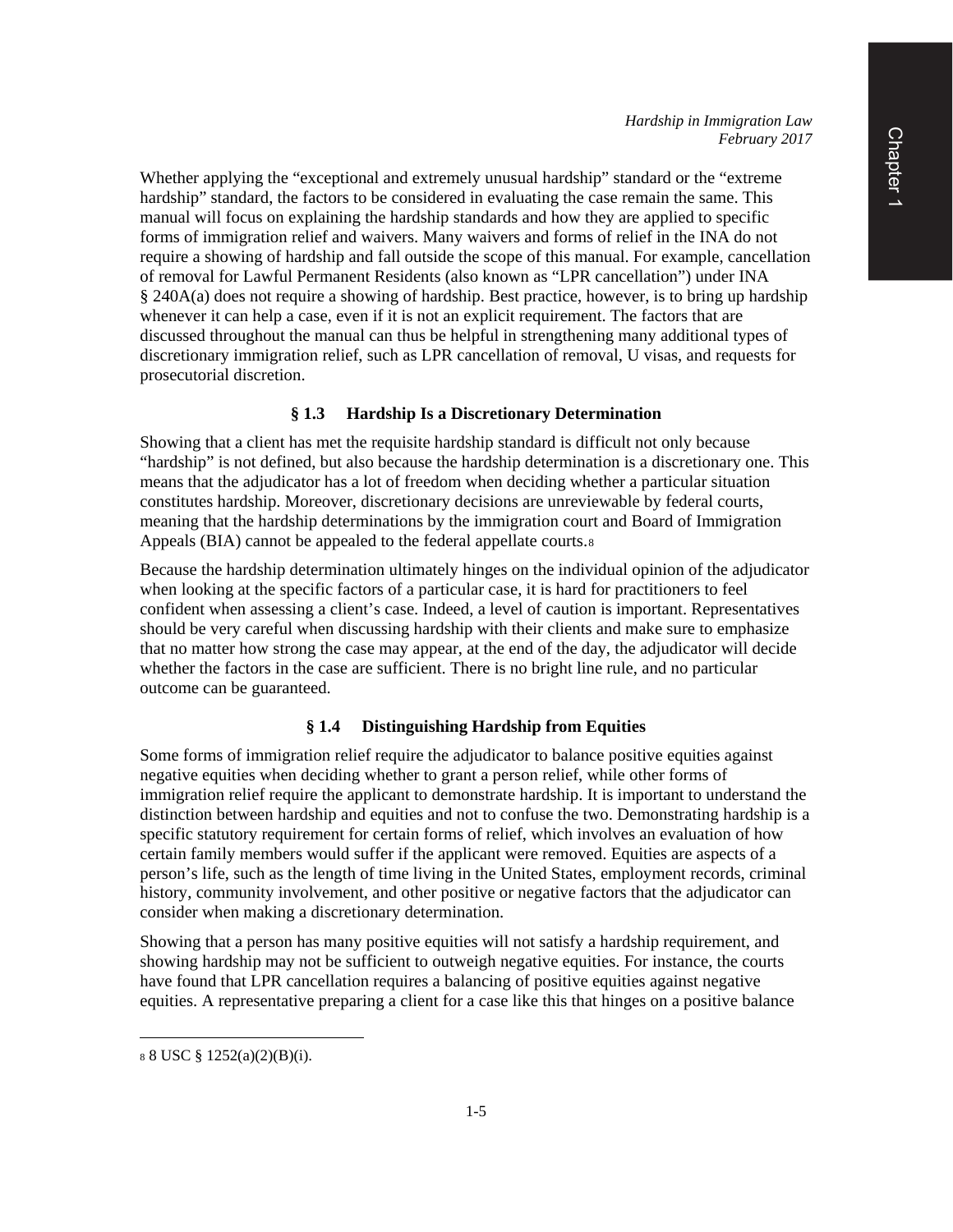*Immigrant Legal Resource Center February 2017*

of equities should not focus only on hardship per se, although that might be a part of the argument, but should instead emphasize any ties the person has to the United States and positive characteristics the person may have. Likewise, in a case requiring hardship, showing that the person is deserving and has substantial family ties in the United States will not meet the hardship standard.

There is nevertheless a great deal of overlap between the factors and evidence a client would use to show hardship and to show positive equities. For instance, the fact that an applicant for non-LPR cancellation is the primary caretaker for his ill, elderly, LPR parents might be offered as evidence that his deportation would result in exceptional and extremely unusual *hardship* to his qualifying relatives. That same fact—his role as primary caretaker—should also be presented to the judge as a positive *equity* to go towards discretion.

**Example:** Graciela is a native of Mexico applying for non-LPR cancellation of removal. She has an eight-year-old U.S. citizen daughter, Ana, who has severe asthma that requires trips to the emergency room several times per year. Fortunately, those visits are covered by the health insurance Graciela has through her job, where she has worked for almost 11 years. If Graciela were deported, she would lose her health insurance and have to pay Ana's medical costs out-of-pocket. It is also unlikely that Graciela would be able to earn as much in Mexico, and the hospital near her hometown does not have the type of equipment that Ana is treated with in the United States.

A creative advocate will present Graciela's situation as one in which her U.S. citizen daughter will clearly suffer economic and medical *hardship* if Graciela is deported, but will also highlight Graciela's steady employment, maintenance of health insurance, payment of taxes, and careful monitoring of her daughter's health condition as positive *equities* that are relevant to the judge's discretionary decision.

While this manual's focus is on hardship, we will endeavor to highlight opportunities when hardship factors might perform "double-duty" as positive equities, and we encourage you to always keep discretion in mind as you work with your client to develop her case.

### **§ 1.5 How to Use This Manual**

This manual is designed as a toolbox to assist legal workers in (1) determining a client's eligibility for certain types of relief; (2) realistically assessing the strength of a client's claim; and (3) thinking creatively and strategically to develop and document the strongest possible hardship claim.

**Chapter 1** introduces the concept of hardship and outlines what the rest of the book will entail.

**Chapter 2** explains the different hardship standards and how to meet them. Drawing on case law, regulations, and the 2016 USCIS hardship guidance, Chapter 2 then discusses common hardship factors and what those factors may entail, with practice pointers and case examples.

**Chapter 3** describes certain forms of relief from removal that require hardship, including non-LPR cancellation of removal, suspension of deportation, VAWA cancellation of removal, and NACARA suspension and cancellation of removal. Chapter 3 discusses what the hardship